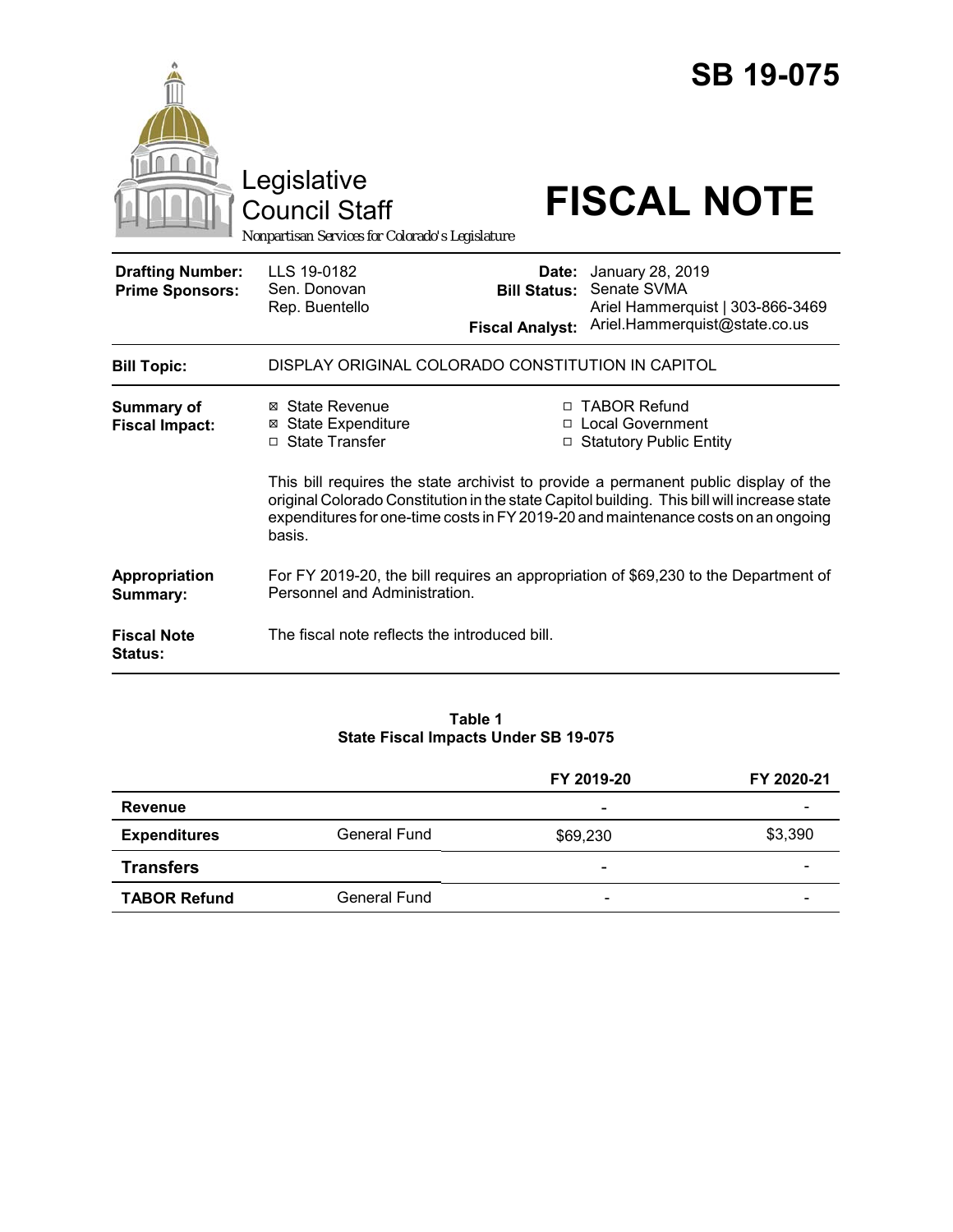January 28, 2019

# **Summary of Legislation**

This bill requires the state archivist to develop and implement a plan to provide a permanent public display of the original Colorado Constitution in the state Capitol building by January 1, 2020. This bill requires the plan to be approved by the Capitol Building Advisory Committee and the Capital Development Committee. The Colorado State Archives must provide for the construction and maintenance of the display along with the protection and preservation of the Constitution itself. Finally, this bill provides State Archives the authority to accept and spend gifts or grants, in addition to any state appropriations, for the display.

# **Background**

The Colorado Constitution is a 40-page manuscript written on machine-made ledger paper and bound with a 12-page document that includes the minutes of the State Constitutional Convention. The Colorado State Archives in the Department of Personnel and Administration is the legal custodian of the original Colorado Constitution. The Constitution is currently on loan through December 2022 and available for public viewing at History Colorado in Denver. The room in which the Constitution is currently on display has temperature and climate controls, protective lighting, additional security, and requires museum archivists to periodically turn the pages to ensure the continued preservation of the document.

### **State Revenue**

To the extent that the state receive gifts or grants for the project, state revenue will increase. No source of gifts or grants has been identified at the time of this writing. Gifts are exempt from TABOR.

### **State Expenditures**

This bill increases state General Fund expenditures in the Department of Personnel and Administration by \$69,230 in FY 2019-2020 and by \$3,390 in FY 2020-21 and future years. These impacts are shown in Table 2 and discussed below.

|                                             | FY 2019-20 | FY 2020-21 |
|---------------------------------------------|------------|------------|
| Department of Personnel and Administration  |            |            |
| Appraisal of Colorado Constitution          | \$5,000    |            |
| Custom Design & Build Archival Display Case | \$53,300   |            |
| Archival Premium Viewing Lighting           | \$2,900    |            |
| <b>Security Cameras Installation</b>        | \$2,700    |            |
| <b>Permanent Installation</b>               | \$5,330    |            |
| <b>Annual Maintenance Costs</b>             |            | \$3,390    |
| <b>Total Cost</b>                           | \$69,230   | \$3,390    |

**Table 2 Expenditures Under SB 19-075**